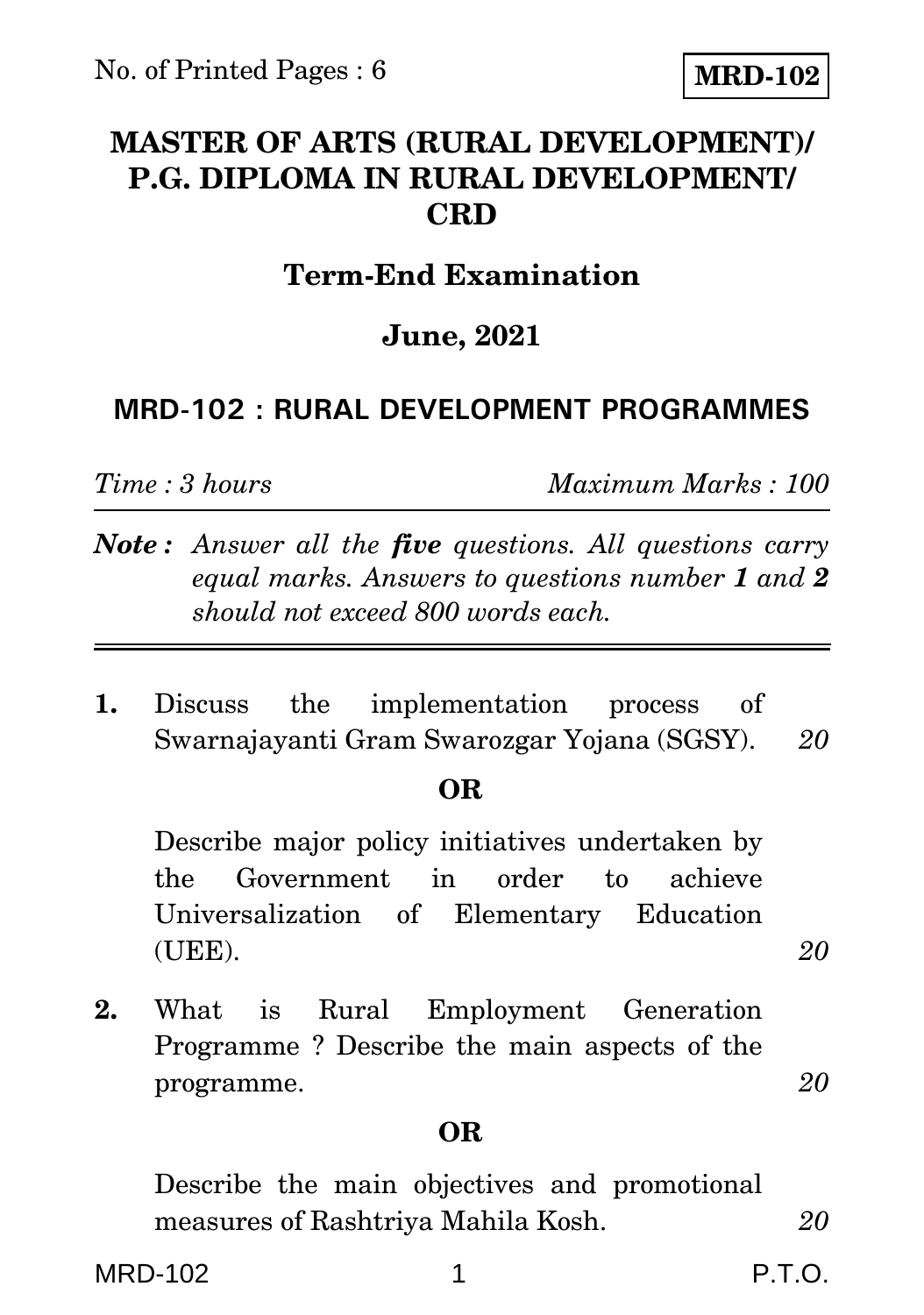**3.** Answer any *two* of the following questions in about 400 words each :

|    | (a) | How can regional food security be ensured?<br>Describe.                                                  | 10             |
|----|-----|----------------------------------------------------------------------------------------------------------|----------------|
|    | (b) | Explain the main features of Pradhan<br>Mantri Gram Sadak Yojana.                                        | 10             |
|    | (c) | What do you mean by Self-Help Groups?<br>Explain various stages of the evolution of<br>Self-Help Groups. | 10             |
| 4. |     | Write notes on any <i>four</i> of the following in about<br>200 words each:                              |                |
|    | (a) | Micro-credit initiatives of NABARD                                                                       | 5              |
|    | (b) | <b>National Health Policy</b>                                                                            | 5              |
|    | (c) | <b>Drought Prone Areas Programme</b>                                                                     | $\overline{5}$ |
|    | (d) | Minimum<br><b>Needs</b><br>Components<br>of<br>Programme                                                 | 5              |
|    | (e) | Role of National Scheduled Castes Finance<br>and Development Corporation                                 | $\overline{5}$ |
|    | (f) | Identification and Selection of Beneficiaries<br>under Indira Awas Yojana                                | 5              |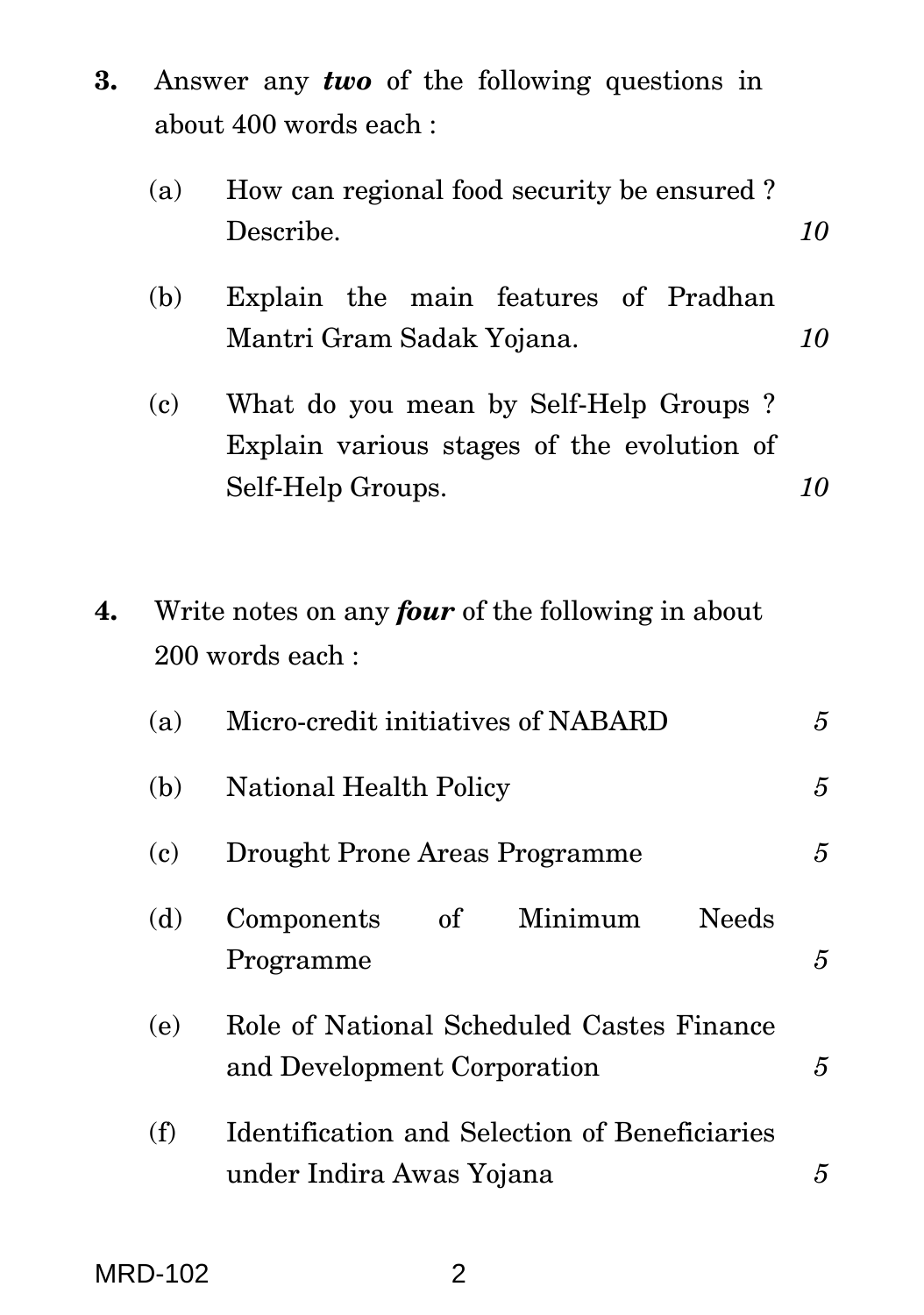**5.** Write short notes on any *five* of the following in about 100 words each :

| (a) | Panchayati Raj System                    | 4                |
|-----|------------------------------------------|------------------|
| (b) | <b>Public Distribution System</b>        | 4                |
| (c) | <b>Loan Promotion Scheme</b>             | $\boldsymbol{4}$ |
| (d) | <b>Food Credit Scheme</b>                | 4                |
| (e) | District Primary Education Programme     | $\boldsymbol{4}$ |
| (f) | National TB Control Programme            | $\boldsymbol{4}$ |
| (g) | Criteria for Selection of Watersheds     | 4                |
| (h) | <b>Integrated Rural Energy Programme</b> | 4                |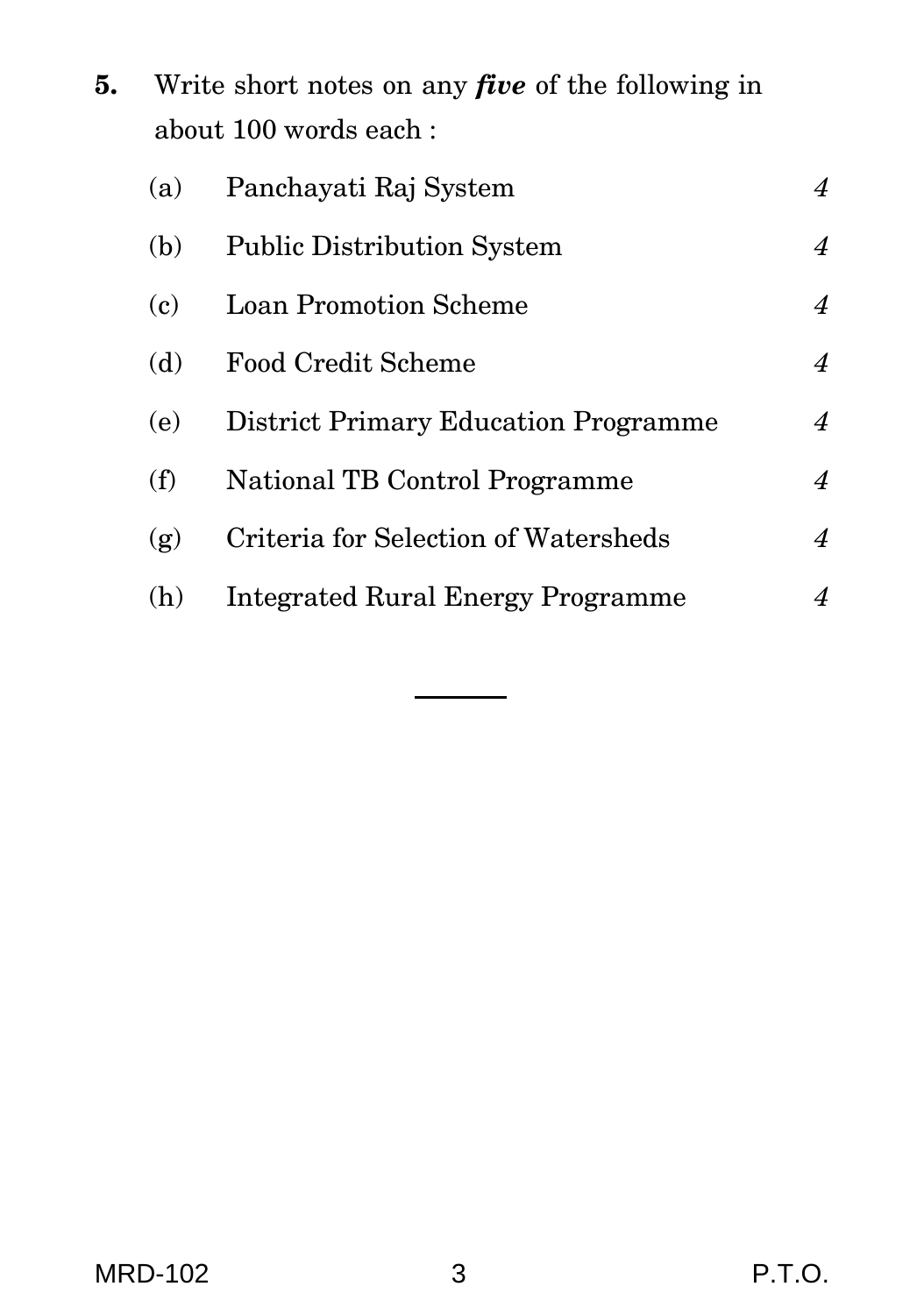20

**MRD-102** 

# एम.आर.डी.-102

# एम.ए. (ग्राम विकास)/ग्राम विकास में स्नातकोत्तर डिप्लोमा / मी.आर.डी. सत्रांत परीक्षा जून, 2021

# एम.आर.डी.-102 : ग्राम विकास कार्यक्रम

समय : 3 घण्टे

- सभी **पाँच** प्रश्नों के उत्तर दीजिए । सभी प्रश्नों के अंक समान नोट : हैं । प्रश्न संख्या 1 और 2 के उत्तर 800 शब्दों (प्रत्येक) से अधिक नहीं होने चाहिए ।
- स्वर्णजयंती ग्राम स्वरोज़गार योजना (एस.जी.एस.वाई.) के 1. कार्यान्वयन की प्रक्रिया की चर्चा कीजिए । 20

### अथवा

प्रारंभिक शिक्षा के सार्वभौमिकरण (यू.ई.ई.) को प्राप्त करने में सरकार द्वारा की गई प्रमुख नीति संबंधी पहलों का वर्णन कीजिए ।

ग्रामीण रोज़गार सृजन कार्यक्रम क्या है ? कार्यक्रम के मुख्य  $2.$ पहलुओं का वर्णन कीजिए । 20

#### अथवा

राष्ट्रीय महिला कोष के मुख्य उद्देश्यों और संवर्धन संबंधी उपायों का वर्णन कीजिए । 20

4

अधिकतम अंक : 100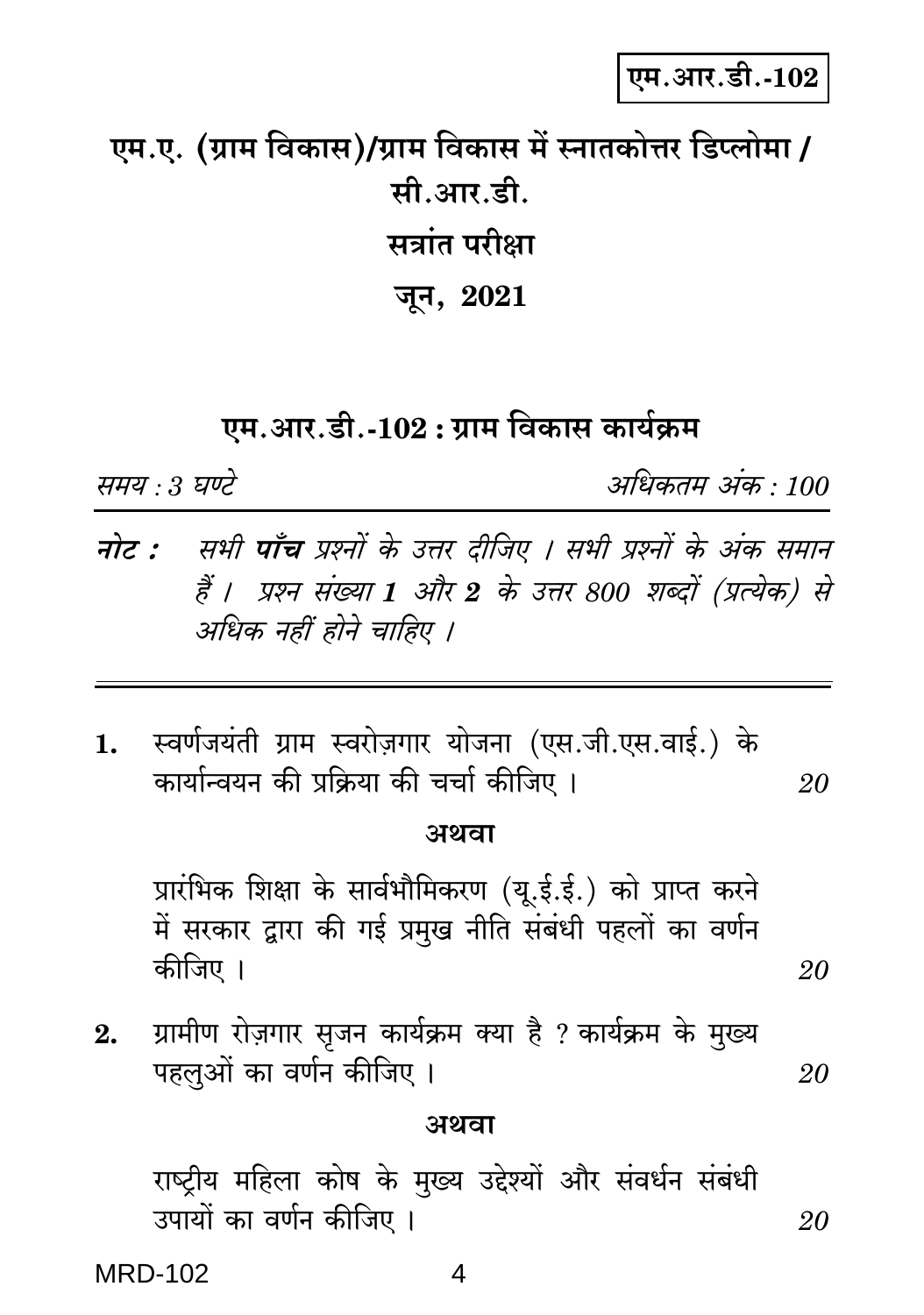- निम्नलिखित में से किन्हीं *दो* प्रश्नों के उत्तर लगभग 3.  $400$  शब्दों (प्रत्येक) में दीजिए :
	- (क) क्षेत्रीय खाद्य सुरक्षा को किस प्रकार सुनिश्चित कर सकते हैं ? वर्णन कीजिए । 10
	- प्रधान मंत्री ग्राम सड़क योजना की मुख्य विशेषताओं (ख) को स्पष्ट कीजिए । 10
	- (ग) स्व-सहायता समूहों से आपका क्या अभिप्राय है ? स्व-सहायता समूहों के उद्भव की विभिन्न अवस्थाओं को स्पष्ट कीजिए । 10
- निम्नलिखित में से किन्हीं *चार* पर लगभग 200 शब्दों  $\overline{4}$ . (प्रत्येक) में टिप्पणियाँ लिखिए:

$$
( ) \quad \text{ and } \quad 5
$$

- (ख) राष्टीय स्वास्थ्य नीति 5
- सूखा संभावित क्षेत्र कार्यक्रम  $(\pi)$ 5
- न्युनतम आवश्यकता कार्यक्रम के घटक (घ) 5
- राष्ट्रीय अनुसूचित जाति वित्त एवं विकास निगम की  $(\overline{S})$ भूमिका 5
- इंदिरा आवास योजना के अंतर्गत लाभार्थियों की पहचान (च) और चयन करना 5

5